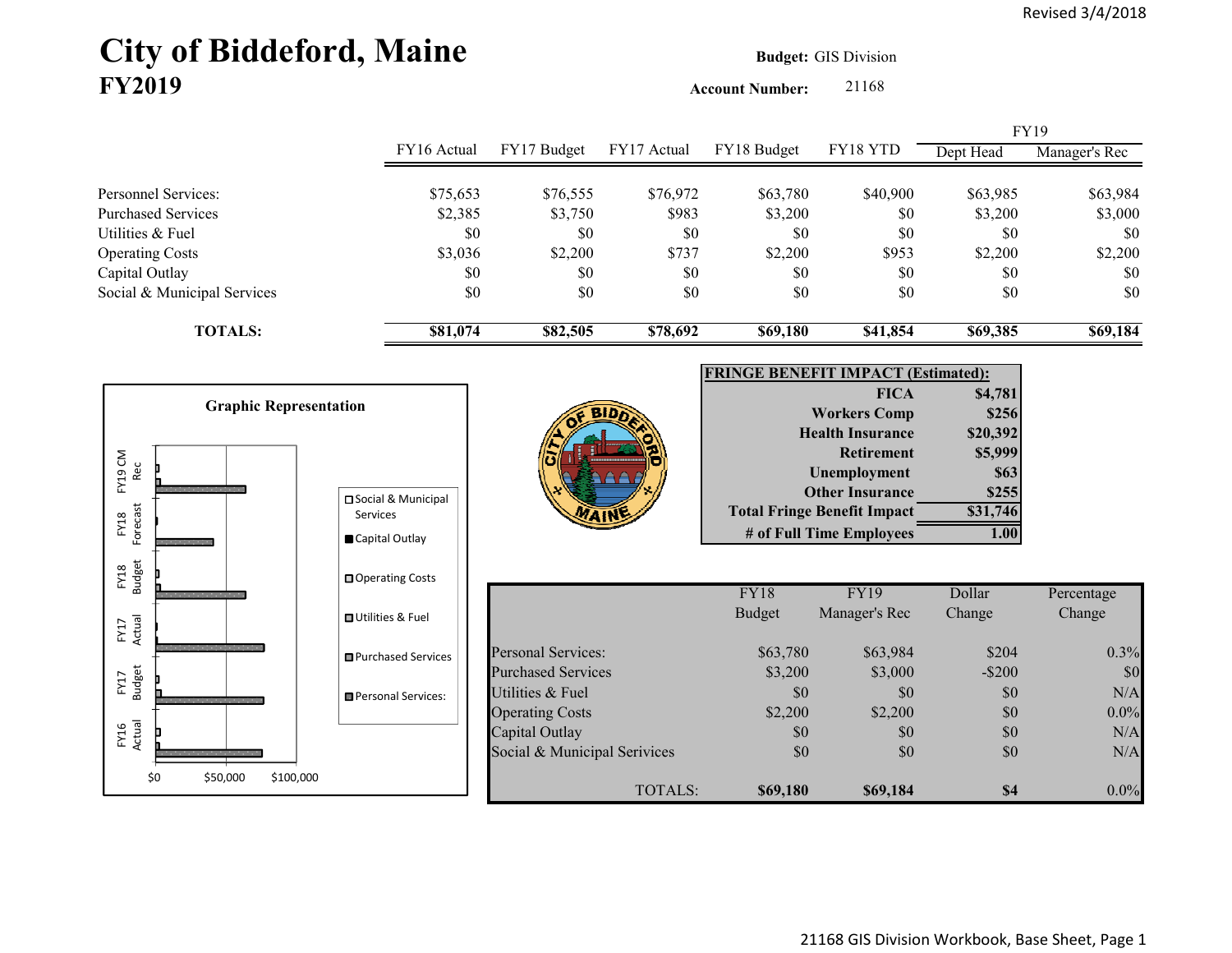Personnel Services

| Account                      |                                     | FY16     | <b>FY17</b>   | <b>FY17</b> | <b>FY18</b>   | <b>FY18</b>  | <b>FY19</b> |           |
|------------------------------|-------------------------------------|----------|---------------|-------------|---------------|--------------|-------------|-----------|
| Number                       | Description                         | Actual   | <b>Budget</b> | Actual      | <b>Budget</b> | YTD 02/28/18 | Dept Head   | Mgr's Rec |
|                              |                                     |          |               |             |               |              |             |           |
|                              | 60102 Mid Mgmt Hrly Employee Wa     | \$52,985 | \$53,298      | \$54,429    | \$62,295      | \$40,330     | \$62,494    | \$62,494  |
|                              | 60201 FICA/Medicare-ER Share Exp    | \$3,893  | \$4,078       | \$3,965     | \$0           | \$0          | \$0         | \$0       |
|                              | 60202 MPERS-Employer Share Exp      | \$4,722  | \$4,744       | \$5,172     | \$0           | \$0          | \$0         | $\$0$     |
|                              | 60210 HPHC Ins Employer Share Ex    | \$12,712 | \$12,429      | \$12,686    | \$0           | \$0          | \$0         | \$0       |
|                              | 60212 S-T Disability ER Share Exp   | \$25     | \$29          | \$26        | \$0           | \$0          | \$0         | \$0       |
|                              | 60213 L-T Disability ER Share Exp   | \$177    | \$192         | \$201       | \$0           | \$0          | \$0         | \$0       |
|                              | 60216 Delta Dental ER Share         | \$0      | \$0           | \$0         | \$0           | \$0          | \$0         | \$0       |
|                              | 60217 RHSA Plan ER Share            | \$0      | \$0           | \$0         | \$0           | \$0          | \$0         | \$0       |
|                              | 60230 Clothing/Uniforms Expense     | \$224    | \$300         | \$0         | \$0           | \$0          | \$0         | \$0       |
|                              | 60251 Conferences/Training Expense  | \$100    | \$800         | \$387       | \$800         | \$75         | \$800       | \$800     |
|                              | 60252 Travel/Mileage Expense        | \$541    | \$185         | \$107       | \$185         | \$0          | \$191       | \$190     |
|                              | 60256 Dues/Memberships Expense      | \$0      | \$225         | \$0         | \$225         | \$220        | \$225       | \$225     |
|                              | 60257 Professional License Fees Exp | \$275    | \$275         | \$0         | \$275         | \$275        | \$275       | \$275     |
| Totals                       |                                     | \$75,653 | \$76,555      | \$76,972    | \$63,780      | \$40,900     | \$63,985    | \$63,984  |
| <b>Purchased Services</b>    |                                     |          |               |             |               |              |             |           |
| Account                      |                                     | FY16     | <b>FY17</b>   | <b>FY17</b> | <b>FY18</b>   | <b>FY18</b>  | <b>FY19</b> |           |
| Number                       | Description                         | Actual   | <b>Budget</b> | Actual      | Budget        | YTD 02/28/18 | Dept Head   | Mgr's Rec |
|                              | 60306 Other Prof/Consult Srvs Exp   | \$2,385  | \$3,750       | \$983       | \$3,200       | \$0          | \$3,200     | \$3,000   |
| Totals                       |                                     | \$2,385  | \$3,750       | \$983       | \$3,200       | \$0          | \$3,200     | \$3,000   |
| <b>Other Operating Costs</b> |                                     |          |               |             |               |              |             |           |
|                              |                                     |          |               |             |               |              |             |           |
| Account                      |                                     | FY16     | <b>FY17</b>   | <b>FY17</b> | <b>FY18</b>   | <b>FY18</b>  | <b>FY19</b> |           |
| Number                       | Description                         | Actual   | Budget        | Actual      | Budget        | YTD 02/28/18 | Dept Head   | Mgr's Rec |
|                              | 60500 Admin/Office Supp/Eqt Non-C   | \$1,118  | \$200         | \$439       | \$200         | \$762        | \$200       | \$200     |
|                              | 60501 Operating Supp/Eqt Non-Cap    | \$1,918  | \$2,000       | \$298       | \$2,000       | \$191        | \$2,000     | \$2,000   |
| Totals                       |                                     | \$3,036  | \$2,200       | \$737       | \$2,200       | \$953        | \$2,200     | \$2,200   |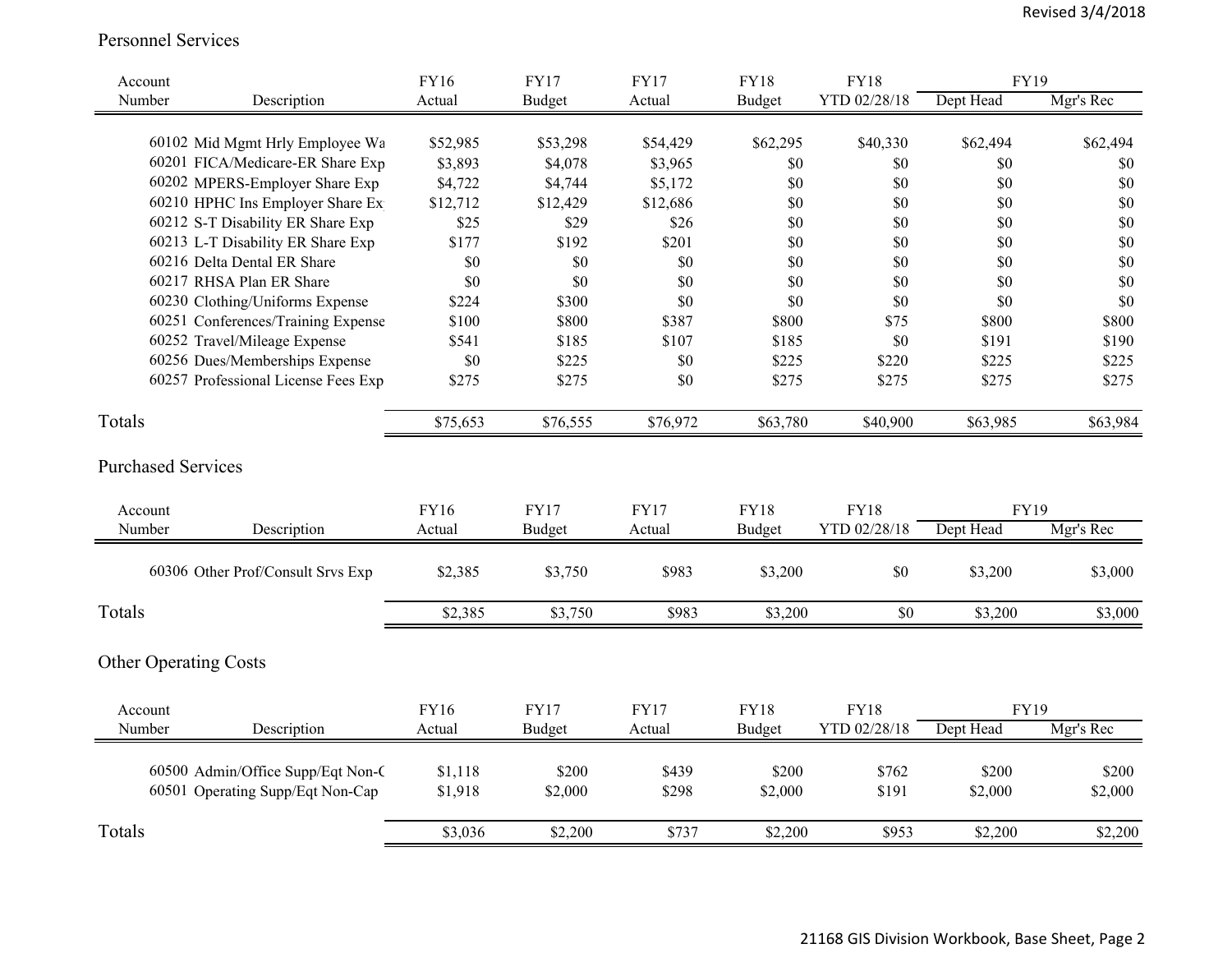#### DEPARTMENT PERSONAL SERVICES BUDGET WORKSHEET Fiscal Year 2019 BUDGET

 21168GIS Divisio n

|                                 |          |            | <b>YEAREND</b> |           |              |                |           |
|---------------------------------|----------|------------|----------------|-----------|--------------|----------------|-----------|
|                                 |          |            | ANNUALIZED     |           | CITY MANAGER | <b>COUNCIL</b> |           |
| <b>CLASSIFICATION</b>           | $EMP \#$ | <b>FTE</b> | TOTAL          | REOUESTED | RECOMMEND.   | APPROP.        | LAST NAME |
| ENGINEERING PROJECTS MGR        | 3030     | .00        | 62.254.40      | 62.493.84 | 62.493.84    |                | COPELAND  |
| <b>TOTAL BUDGETED POSITIONS</b> |          | 1.00       | 62.254.40      | 62.493.84 | 62,493.84    |                |           |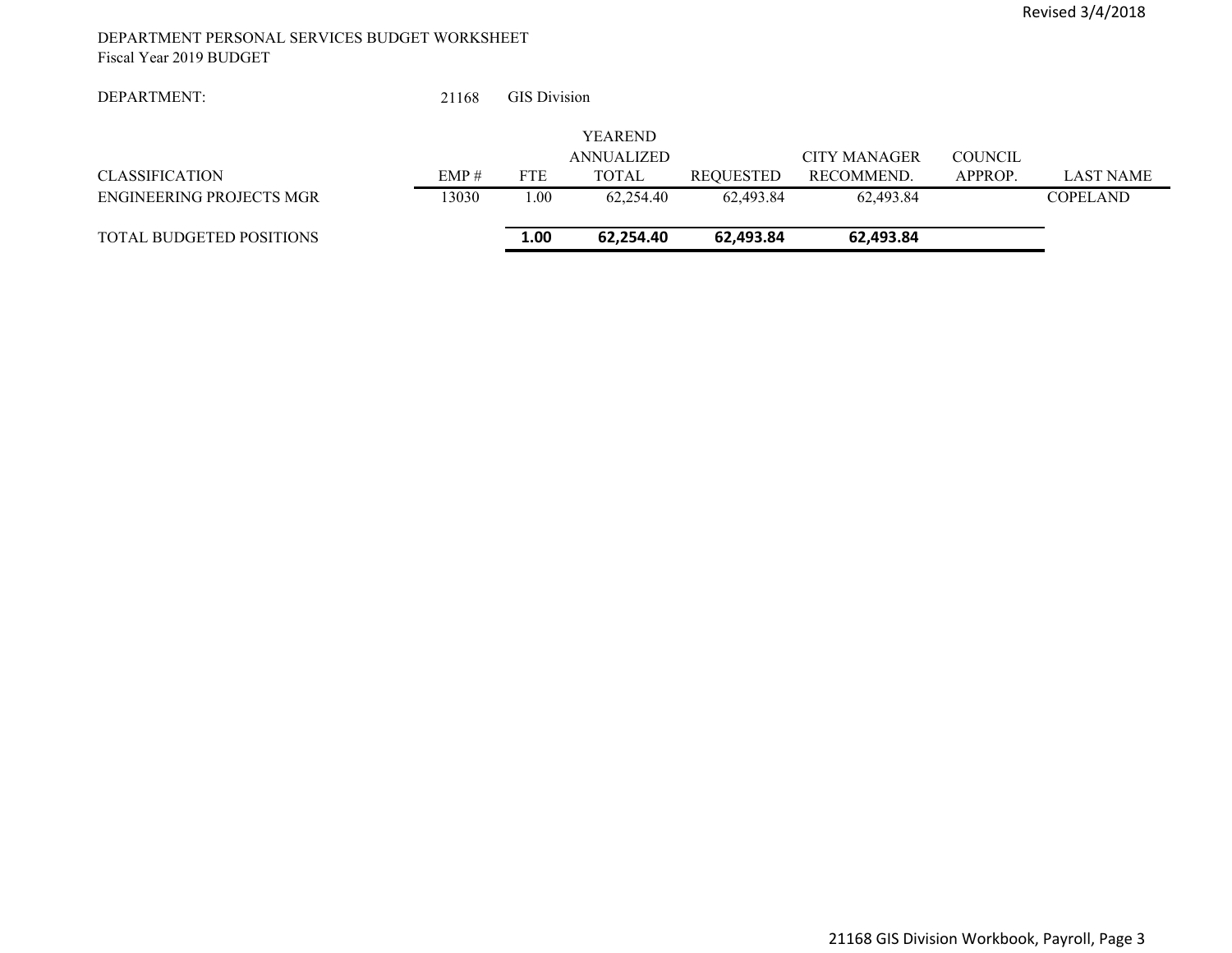

March 4, 2018 **Department:** GIS Division

Account Title: Mid Mgmt Hrly Employee Wage Ex

Department Number: 21168 21168 Account Number: 60102

| FY2016      | FY 2017       | FY 2017     | FY 2018       | FY 2018       |
|-------------|---------------|-------------|---------------|---------------|
| Actual      | <b>Budget</b> | Actual      | <b>Budget</b> | Est. Expended |
|             |               |             |               |               |
| \$52,984.73 | \$53,298.00   | \$54,429.16 | \$62,295.00   | \$61,796.86   |

| FY-2019       | Department  | City Mgr       | Council | Increase   |
|---------------|-------------|----------------|---------|------------|
|               | Reauest     | Recommendation | Action  | (Decrease) |
| <b>Budget</b> | \$62,493.84 | \$62,493.84    |         | \$198.84   |

**Support for Budget Request:** Provide justification for the budget request using as much detail as possible

 to support it. Examples of acceptable support include unit costs, quantity estimates, price quotes, etc. Requests based solely on a percentage increase above the previous budget will not be accepted. Use additional sheets if necessary.

Line item reflects salary for GIS/Web Master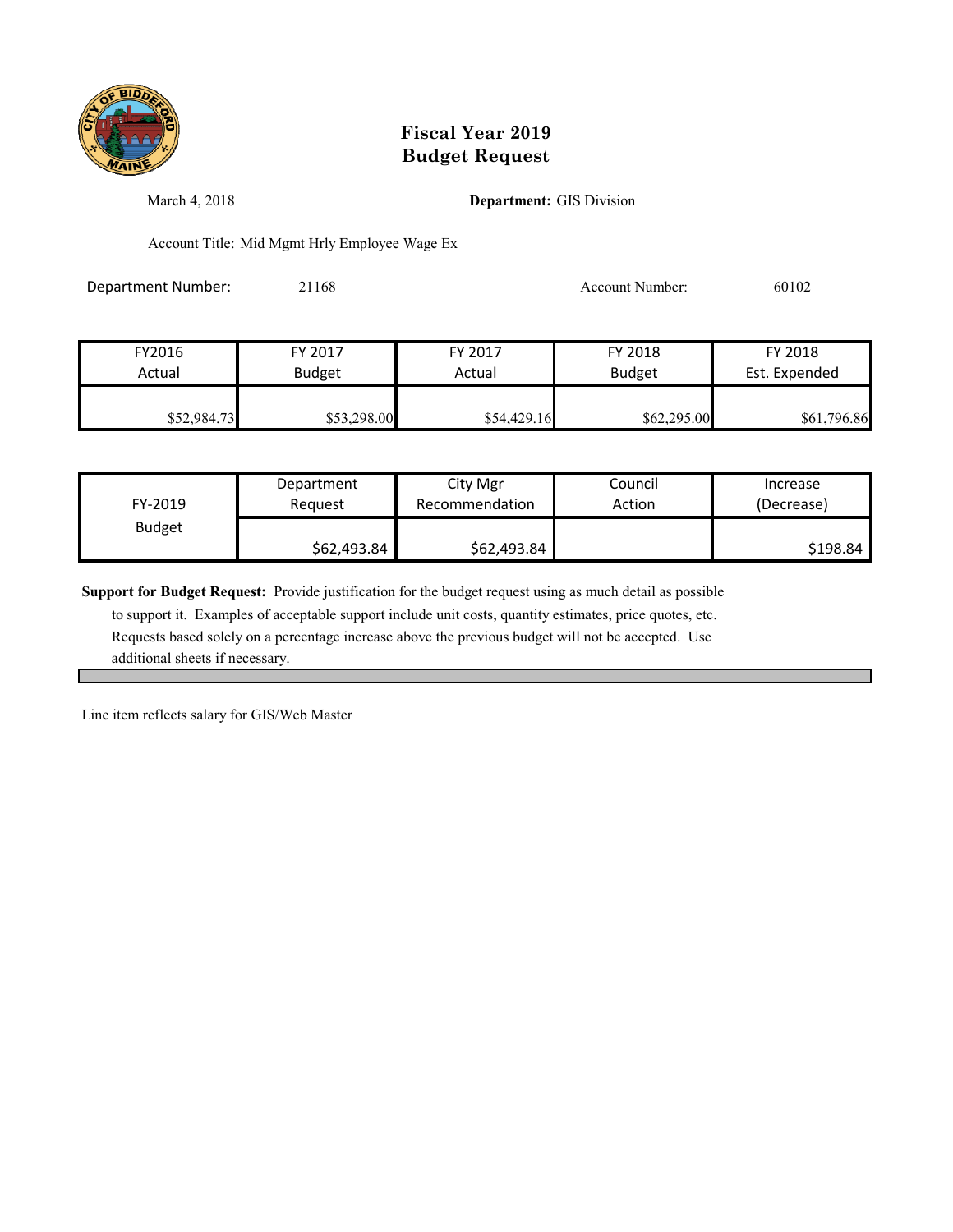

March 4, 2018 **Department:** GIS Division

Account Title: Clothing/Uniforms Expense

Department Number: 21168 21168 Account Number: 60230

| FY2016   | FY 2017       | FY 2017 | FY 2018       | FY 2018       |
|----------|---------------|---------|---------------|---------------|
| Actual   | <b>Budget</b> | Actual  | <b>Budget</b> | Est. Expended |
| \$223.77 | \$300.00      | \$0.00  | \$0.00        | \$0.00        |

| FY-2019       | Department | City Mgr       | Council | Increase   |
|---------------|------------|----------------|---------|------------|
|               | Reauest    | Recommendation | Action  | (Decrease) |
| <b>Budget</b> | \$0.00     | \$0.00         |         | \$0.00 l   |

**Support for Budget Request:** Provide justification for the budget request using as much detail as possible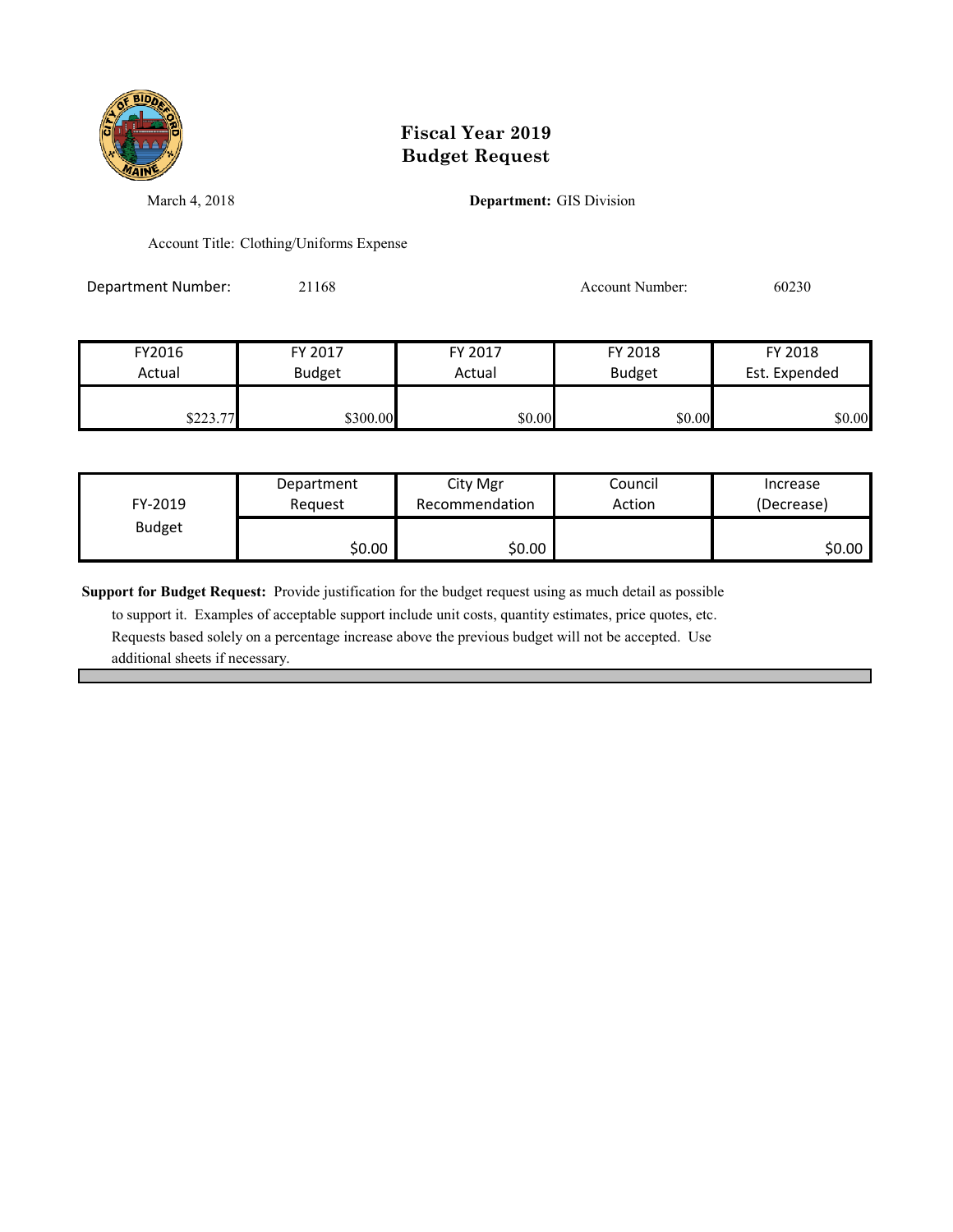

March 4, 2018 **Department:** GIS Division

Account Title: Conferences/Training Expense

Department Number: 21168 21168 Account Number: 60251

| FY2016   | FY 2017       | FY 2017  | FY 2018       | FY 2018       |
|----------|---------------|----------|---------------|---------------|
| Actual   | <b>Budget</b> | Actual   | <b>Budget</b> | Est. Expended |
|          |               |          |               |               |
| \$100.00 | \$800.00      | \$386.74 | \$800.00      | \$775.00      |

| FY-2019       | Department | City Mgr       | Council | Increase   |
|---------------|------------|----------------|---------|------------|
|               | Reauest    | Recommendation | Action  | (Decrease) |
| <b>Budget</b> | \$800.00   | \$800.00       |         | \$0.00 l   |

**Support for Budget Request:** Provide justification for the budget request using as much detail as possible

| <u>Desc</u>          | <u>Unit</u> | Unit Rate | Subtotal |
|----------------------|-------------|-----------|----------|
| MSLS 2019 Annual Mtg |             | \$600.00  | \$600.00 |
| MSLS Fall 2018       |             | \$100.00  | \$100.00 |
| MSLS Spring 2019     |             | \$100.00  | \$100.00 |
|                      |             |           | \$800.00 |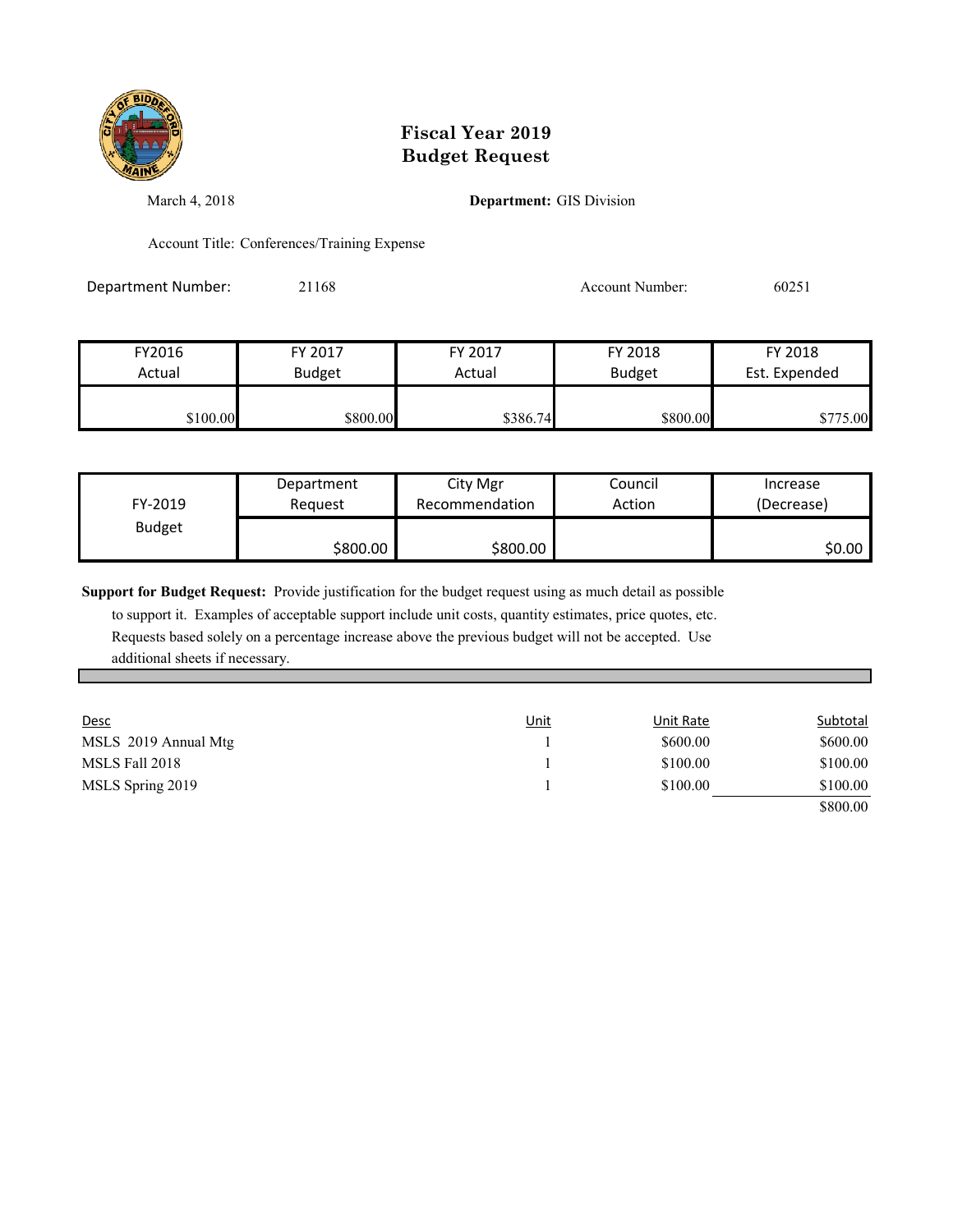

March 4, 2018 **Department:** GIS Division

Account Title: Travel/Mileage Expense

Department Number: 21168 21168 Account Number: 60252

| FY2016   | FY 2017       | FY 2017  | FY 2018       | FY 2018       |
|----------|---------------|----------|---------------|---------------|
| Actual   | <b>Budget</b> | Actual   | <b>Budget</b> | Est. Expended |
| \$540.82 | \$185.00      | \$107.00 | \$185.00      | \$174.00      |

| FY-2019       | Department | City Mgr       | Council | Increase   |
|---------------|------------|----------------|---------|------------|
|               | Reguest    | Recommendation | Action  | (Decrease) |
| <b>Budget</b> | \$190.75   | \$190.00       |         | \$5.00 l   |

**Support for Budget Request:** Provide justification for the budget request using as much detail as possible

| <b>Desc</b>                        | Unit (miles) | Unit Rate | Subtotal |
|------------------------------------|--------------|-----------|----------|
| MSLS 2019 Annual Mtg               | 200          | \$0.545   | 109.00   |
| MSLS 2018 Fall and 2019 Spring Mtg | 150          | \$0.545   | 81.75    |
|                                    |              |           | 190.75   |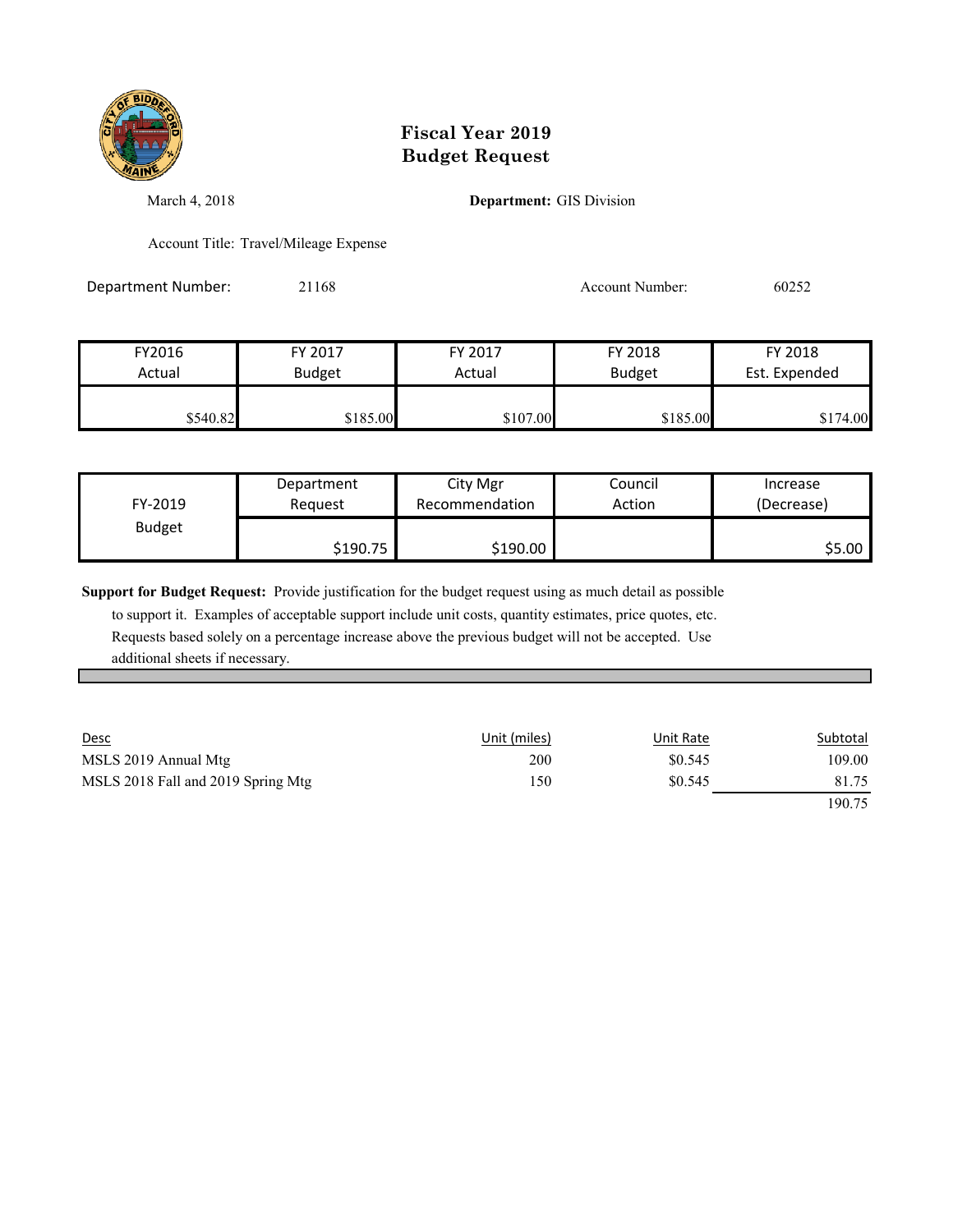

March 4, 2018 **Department:** GIS Division

Account Title: Dues/Memberships Expense

Department Number: 21168 21168 Account Number: 60256

| FY2016 | FY 2017       | FY 2017 | FY 2018       | FY 2018       |
|--------|---------------|---------|---------------|---------------|
| Actual | <b>Budget</b> | Actual  | <b>Budget</b> | Est. Expended |
|        |               |         |               |               |
| \$0.00 | \$225.00      | \$0.00  | \$225.00      | \$225.00      |

| FY-2019       | Department | City Mgr       | Council | Increase   |
|---------------|------------|----------------|---------|------------|
|               | Reauest    | Recommendation | Action  | (Decrease) |
| <b>Budget</b> | \$225.00   | \$225.00       |         | \$0.00     |

**Support for Budget Request:** Provide justification for the budget request using as much detail as possible

 to support it. Examples of acceptable support include unit costs, quantity estimates, price quotes, etc. Requests based solely on a percentage increase above the previous budget will not be accepted. Use additional sheets if necessary.

Dues and memberships to GIS and surveyors associations

| Desc         | Unit | Unit Rate | Subtotal |
|--------------|------|-----------|----------|
| <b>MSLS</b>  |      | \$200.00  | \$200.00 |
| <i>MEGUG</i> |      | \$25.00   | \$25.00  |
|              |      |           | \$225.00 |

MSLS = Maine Society of Land Surveyors MEGUG = Maine GIS Users Group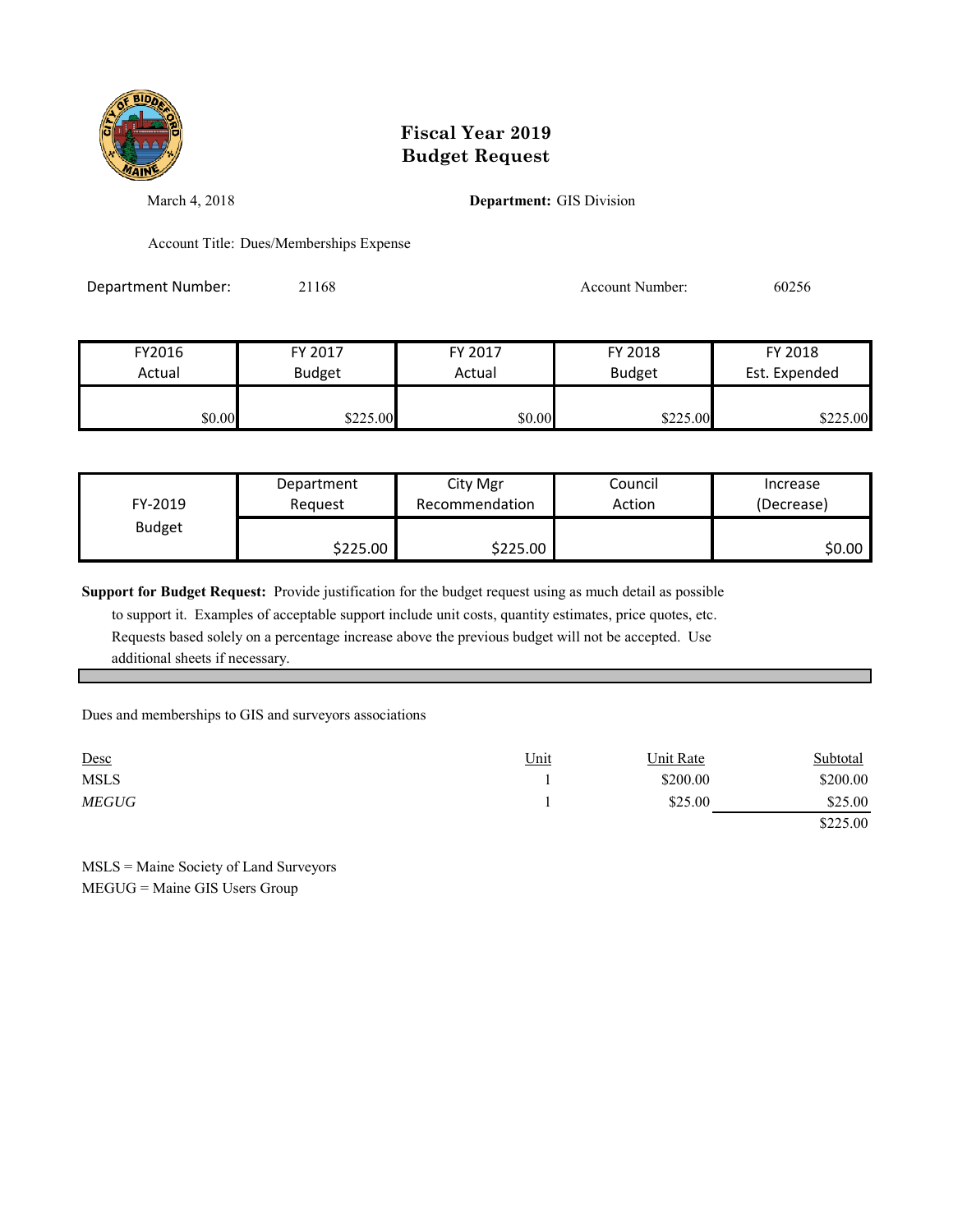

March 4, 2018 **Department:** GIS Division

Account Title: Professional License Fees Exp

Department Number: 21168 21168 Account Number: 60257

| FY2016   | FY 2017       | FY 2017 | FY 2018       | FY 2018       |
|----------|---------------|---------|---------------|---------------|
| Actual   | <b>Budget</b> | Actual  | <b>Budget</b> | Est. Expended |
|          |               |         |               |               |
| \$275.00 | \$275.00      | \$0.00  | \$275.00      | \$275.00      |

| FY-2019       | Department | City Mgr       | Council | Increase   |
|---------------|------------|----------------|---------|------------|
|               | Reauest    | Recommendation | Action  | (Decrease) |
| <b>Budget</b> | \$275.00   | \$275.00       |         | \$0.00     |

**Support for Budget Request:** Provide justification for the budget request using as much detail as possible

 to support it. Examples of acceptable support include unit costs, quantity estimates, price quotes, etc. Requests based solely on a percentage increase above the previous budget will not be accepted. Use additional sheets if necessary.

Professional license fee to retain surveyors licensing

| Desc                                   | Unit | Unit Rate | <b>Subtotal</b> |
|----------------------------------------|------|-----------|-----------------|
| Annual Proffessional Land Surveyor Fee |      | \$275.00  | \$275.00        |
|                                        |      |           | \$275.00        |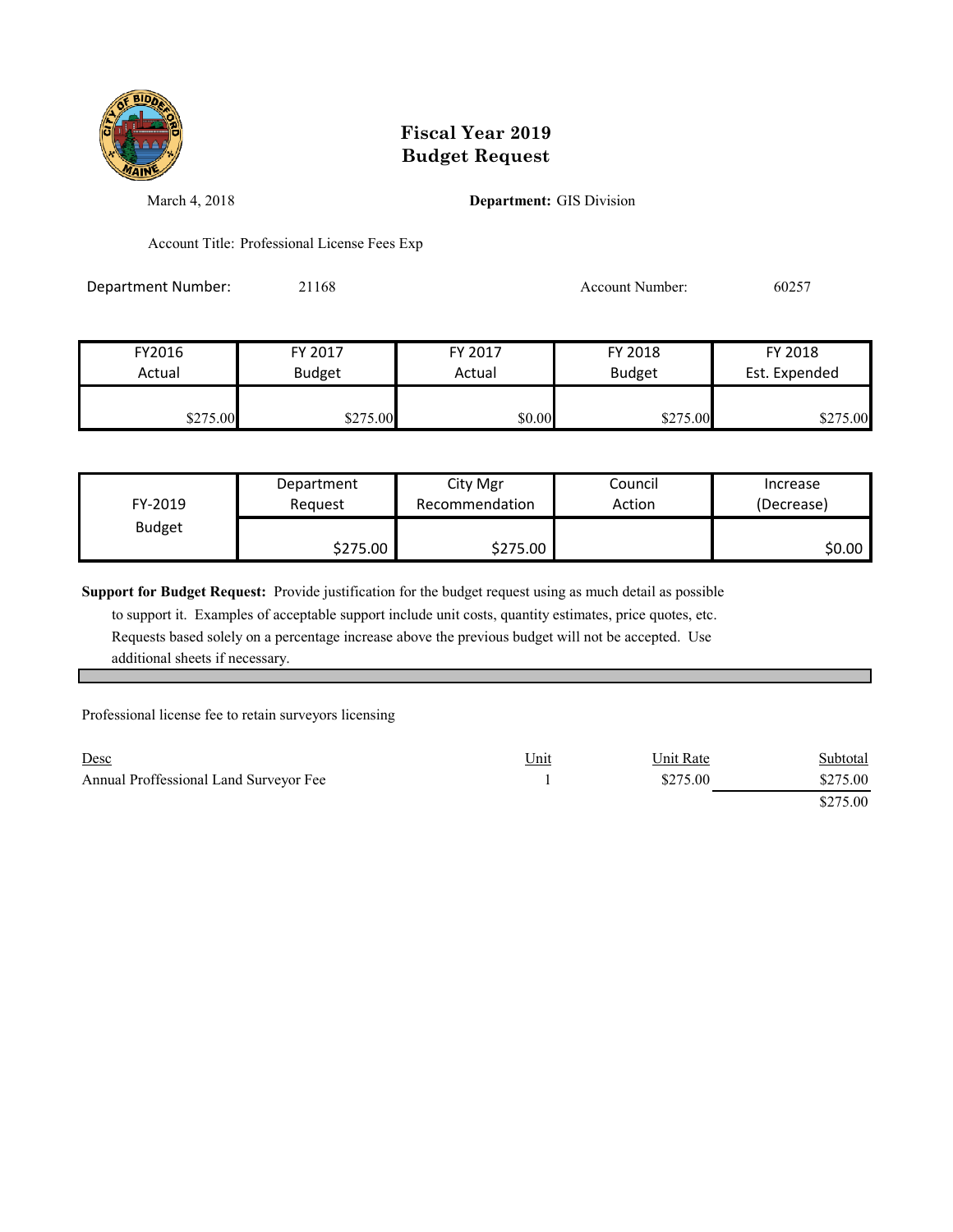

March 4, 2018 **Department:** GIS Division

Account Title: Other Prof/Consult Srvs Exp

Department Number: 21168 21168 Account Number: 60306

| FY2016     | FY 2017       | FY 2017  | FY 2018       | FY 2018       |
|------------|---------------|----------|---------------|---------------|
| Actual     | <b>Budget</b> | Actual   | <b>Budget</b> | Est. Expended |
|            |               |          |               |               |
| \$2,385.43 | \$3,750.00    | \$983.21 | \$3,200.00    | \$2,000.00    |

| FY-2019       | Department | City Mgr       | Council | Increase    |
|---------------|------------|----------------|---------|-------------|
|               | Reauest    | Recommendation | Action  | (Decrease)  |
| <b>Budget</b> | \$3,200.00 | \$3,000.00     |         | ( \$200.00] |

**Support for Budget Request:** Provide justification for the budget request using as much detail as possible

| Desc                                         |               | <u>Unit</u> | Unit Rate  | Subtotal   |
|----------------------------------------------|---------------|-------------|------------|------------|
| Tech Support/Consulting for GIS Website (hr) |               | 25          | \$80.00    | \$2,000.00 |
| Cleaning for plotter (unit price)            |               | 1           | \$1,200.00 | \$1,200.00 |
|                                              |               |             |            | \$3,200.00 |
| Historical spending for line item:           |               |             |            |            |
| FY2012 Actual                                | \$            | 1,643.86    |            |            |
| FY2013 Actual                                | \$            | 1,851.45    |            |            |
| FY2014 Actual                                | \$            | 2,487.00    |            |            |
| FY2015 Actual                                | \$            | 2,257.75    |            |            |
| FY2016 Actual                                | \$            | 2,385.43    |            |            |
| FY2017 Actual                                | <sup>\$</sup> | 983.21      |            |            |
| Average                                      | \$            | 1,934.78    |            |            |
| Mean                                         | \$            | 2,054.60    |            |            |
| Maximum                                      | \$            | 2,487.00    |            |            |
|                                              |               |             |            |            |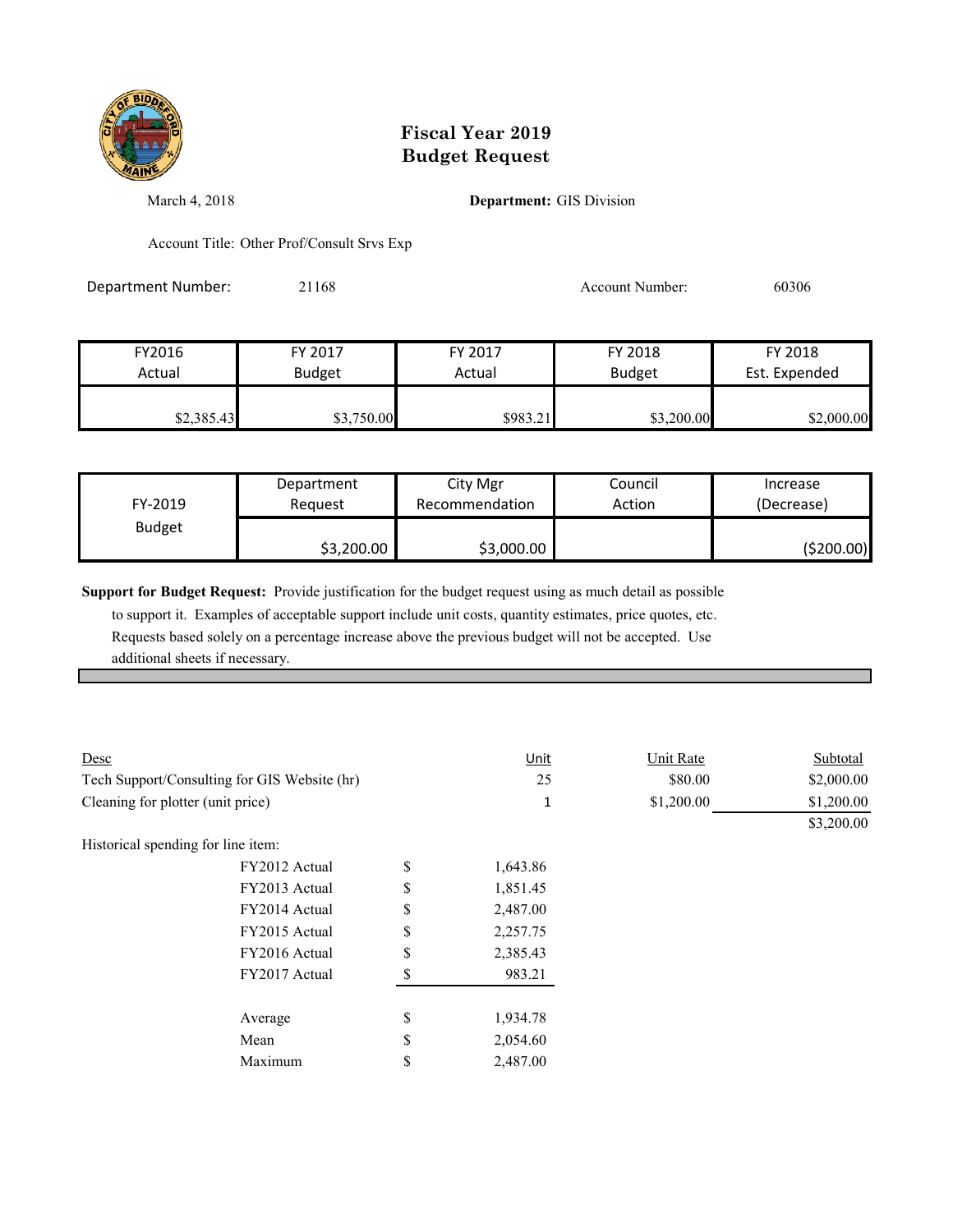

March 4, 2018 **Department:** GIS Division

Account Title: Admin/Office Supp/Eqt Non-Cap

Department Number: 21168 21168 Account Number: 60500

| FY2016     | FY 2017       | FY 2017  | FY 2018       | FY 2018       |
|------------|---------------|----------|---------------|---------------|
| Actual     | <b>Budget</b> | Actual   | <b>Budget</b> | Est. Expended |
|            |               |          |               |               |
| \$1,118.14 | \$200.00      | \$439.00 | \$200.00      | \$762.00      |

| FY-2019       | Department | City Mgr       | Council | Increase   |
|---------------|------------|----------------|---------|------------|
|               | Reauest    | Recommendation | Action  | (Decrease) |
| <b>Budget</b> | \$200.00   | \$200.00       |         | \$0.00 l   |

**Support for Budget Request:** Provide justification for the budget request using as much detail as possible

 to support it. Examples of acceptable support include unit costs, quantity estimates, price quotes, etc. Requests based solely on a percentage increase above the previous budget will not be accepted. Use additional sheets if necessary.

<u>Desc</u> Subtotal Contract Unit Contract Unit Contract Contract Contract Contract Contract Contract Contract Contract Contract Contract Contract Contract Contract Contract Contract Contract Contract Contract Contract Contrac Binder Clips, Pads, Pencils, Pens, Folders, 200.00 \$200.00 \$200.00 \$200.00 Hanging Folders, etc.